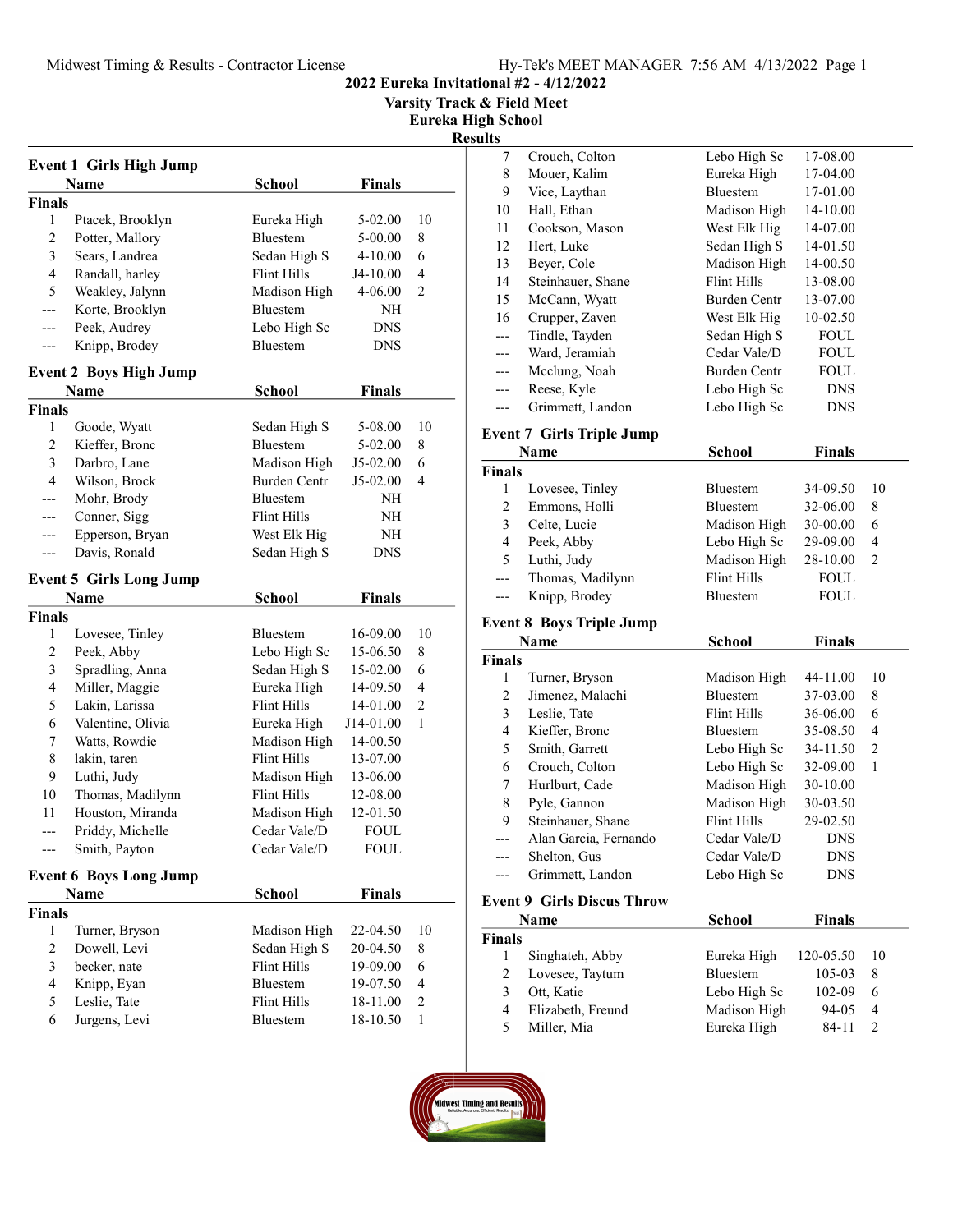2022 Eureka Invitational #2 - 4/12/2022

Varsity Track & Field Meet

Eureka High School

Results

|     | Finals  (Event 9 Girls Discus Throw) |                 |               |   |  |
|-----|--------------------------------------|-----------------|---------------|---|--|
|     | Name                                 | School          | <b>Finals</b> |   |  |
| 6   | Sonsteng, Heather                    | Lebo High Sc    | 84-08         | 1 |  |
| 7   | Crouch, Siara                        | Lebo High Sc    | 78-06.50      |   |  |
| 8   | Hockett, Cierra                      | <b>Bluestem</b> | 76-08.50      |   |  |
| 9   | Hudson, Kimber                       | Madison High    | 75-09         |   |  |
| 10  | Buchman, Elizabeth                   | Madison High    | 69-06         |   |  |
| 11  | Wright, Kayla                        | West Elk Hig    | 69-01         |   |  |
| 12  | Turner, Grace                        | <b>Bluestem</b> | 59-00         |   |  |
| 13  | Hurt, Madi                           | Sedan High S    | 53-06         |   |  |
| 14  | Ashlock, Candice                     | Eureka High     | $49-03$       |   |  |
| --- | Haden, Kinlee                        | Cedar Vale/D    | <b>DNS</b>    |   |  |
|     | Campbell, Abby                       | Sedan High S    | <b>DNS</b>    |   |  |

## Event 10 Boys Discus Throw

|                | Name                  | School                 | <b>Finals</b> |    |
|----------------|-----------------------|------------------------|---------------|----|
| Finals         |                       |                        |               |    |
| $\mathbf{1}$   | Helm, Casey           | Madison High 202-06.75 |               | 10 |
| $\overline{c}$ | Stutesman, Drew       | Madison High 145-08.50 |               | 8  |
| 3              | Dauber, Klaxton       | <b>Burden Centr</b>    | 112-07        | 6  |
| 4              | Bailey, Austin        | Lebo High Sc           | 108-01        | 4  |
| 5              | Durst, Issac          | Lebo High Sc           | 99-05         | 2  |
| 6              | Baier, Brandon        | Sedan High S           | 99-02         | 1  |
| 7              | Coble, Bryson         | West Elk Hig           | 97-07         |    |
| 8              | Dowell, Jackson       | Sedan High S           | 95-01         |    |
| 9              | Griffith, klayton     | Flint Hills            | 94-03         |    |
| 10             | Bolinger, Packer      | Madison High           | 88-06         |    |
| 11             | Oswald, Zach          | Lebo High Sc           | 76-03         |    |
| 12             | Seadorf, Caden        | <b>Bluestem</b>        | 75-06         |    |
| 13             | Buchman, Justin       | Madison High           | $73-05$       |    |
| 14             | Batson, Tyler         | <b>Bluestem</b>        | 70-08         |    |
| 15             | Mar, Hugo             | Sedan High S           | 70-07         |    |
| 16             | Neal, Colton          | <b>Bluestem</b>        | 60-09         |    |
| 17             | Lopez, Ramon          | <b>Burden Centr</b>    | 57-10         |    |
| 18             | scott, tiler          | Flint Hills            | 57-01         |    |
| 19             | McCann, Wyatt         | <b>Burden Centr</b>    | 52-07         |    |
| 20             | Treloggen, Wyatt      | West Elk Hig           | $46 - 10$     |    |
|                | Alan Garcia, Fernando | Cedar Vale/D           | <b>DNS</b>    |    |
|                | Moore, Julian         | Cedar Vale/D           | <b>DNS</b>    |    |
|                | Hudson, Robert        | West Elk Hig           | <b>DNS</b>    |    |
|                |                       |                        |               |    |

#### Event 11 Girls Javelin Throw

|               | <b>Name</b>      | <b>School</b>   | <b>Finals</b> |    |
|---------------|------------------|-----------------|---------------|----|
| <b>Finals</b> |                  |                 |               |    |
|               | Jones, Brooklyn  | Lebo High Sc    | 118-04        | 10 |
| 2             | Sutton, Taylor   | Flint Hills     | $95-02$       | 8  |
| 3             | Miller, Mia      | Eureka High     | $84 - 11$     | 6  |
| 4             | Thomas, Madilynn | Flint Hills     | 82-05         | 4  |
| 5             | Weakley, Jalynn  | Madison High    | 81-11         | 2  |
| 6             | Potter, Mallory  | <b>Bluestem</b> | 78-00         |    |
|               | Ashlock, Candice | Eureka High     | 76-02         |    |

| 8     | Wright, Kayla      | West Elk Hig    | 67-05      |
|-------|--------------------|-----------------|------------|
| 8     | Couey, Zoey        | Bluestem        | $67 - 05$  |
| 10    | Turner, Grace      | <b>Bluestem</b> | 50-01      |
| 11    | Crupper, Zoie      | West Elk Hig    | $42 - 08$  |
| $---$ | Haden, Kinlee      | Cedar Vale/D    | <b>DNS</b> |
| $---$ | Leiser, Kiara      | Madison High    | <b>DNS</b> |
| $---$ | Dennis, Daesie     | Cedar Vale/D    | <b>DNS</b> |
| $---$ | Pennington, Ariana | Sedan High S    | <b>DNS</b> |
| $---$ | Peek, Audrey       | Lebo High Sc    | <b>DNS</b> |
|       |                    |                 |            |

## Event 12 Boys Javelin Throw

|                         | Name                           | <b>School</b>       | <b>Finals</b> |                |
|-------------------------|--------------------------------|---------------------|---------------|----------------|
| <b>Finals</b>           |                                |                     |               |                |
| 1                       | Konrade, Jonas                 | Lebo High Sc        | 141-10        | 10             |
| $\overline{c}$          | Grabast, Trayten               | Eureka High         | 127-04        | 8              |
| 3                       | Helm, Hayden                   | Madison High        | 121-01        | 6              |
| $\overline{\mathbf{4}}$ | Baier, Brandon                 | Sedan High S        | 117-08        | $\overline{4}$ |
| 5                       | Dannels, Trace                 | Madison High        | 117-03        | 2              |
| 6                       | Seadorf, Caden                 | Bluestem            | 111-08        | 1              |
| 7                       | Bailey, Austin                 | Lebo High Sc        | 107-04        |                |
| $\,$ $\,$               | Neal, Colton                   | Bluestem            | 106-09        |                |
| 9                       | Dowell, Jackson                | Sedan High S        | $100 - 10$    |                |
| 10                      | Turner, Chaise                 | Eureka High         | 98-03         |                |
| 11                      | Neeley, Braiden                | <b>Flint Hills</b>  | 95-11         |                |
| 12                      | Seimears, Landon               | Madison High        | 95-00         |                |
| 13                      | Kuhn, Trenton                  | Eureka High         | 91-07         |                |
| 14                      | Hert, Luke                     | Sedan High S        | 89-11         |                |
| 15                      | Lopez, Ramon                   | <b>Burden Centr</b> | 88-10         |                |
| 16                      | Dauber, Klaxton                | <b>Burden Centr</b> | 88-09         |                |
| 17                      | Treloggen, Wyatt               | West Elk Hig        | 87-02         |                |
| 18                      | Conner, Sigg                   | <b>Flint Hills</b>  | 80-03         |                |
| 19                      | Self, Brady                    | Bluestem            | 71-10         |                |
| 20                      | Steinhauer, Shane              | Flint Hills         | 58-05         |                |
| 21                      | Coble, Bryson                  | West Elk Hig        | 56-05         |                |
| ---                     | Grimmett, Landon               | Lebo High Sc        | <b>DNS</b>    |                |
|                         | <b>Event 13 Girls Shot Put</b> |                     |               |                |
|                         | Name                           | <b>School</b>       | <b>Finals</b> |                |
| <b>Finals</b>           |                                |                     |               |                |
| 1                       | Singhateh, Abby                | Eureka High         | 38-03.00      | 10             |
| 2                       | Elizabeth, Freund              | Madison High        | 33-10.00      | 8              |
| 3                       | Buchman, Elizabeth             | Madison High        | 32-08.25      | 6              |
| 4                       | Sonsteng, Heather              | Lebo High Sc        | 32-06.00      | $\overline{4}$ |
| 5                       | Miller, Mia                    | Eureka High         | 29-02.00      | 2              |
| 6                       | Hockett, Cierra                | Bluestem            | 27-07.50      | $\mathbf{1}$   |
| 7                       | Hudson, Kimber                 | Madison High        | 26-02.00      |                |
| 8                       | Hurt, Madi                     | Sedan High S        | 24-05.00      |                |
| 9                       | Campbell, Abby                 | Sedan High S        | 23-06.00      |                |
| 10                      | Turner, Grace                  | Bluestem            | 22-02.50      |                |

11 White, Khloe Burden Centr 20-07.00 12 Crupper, Zoie West Elk Hig 20-05.50

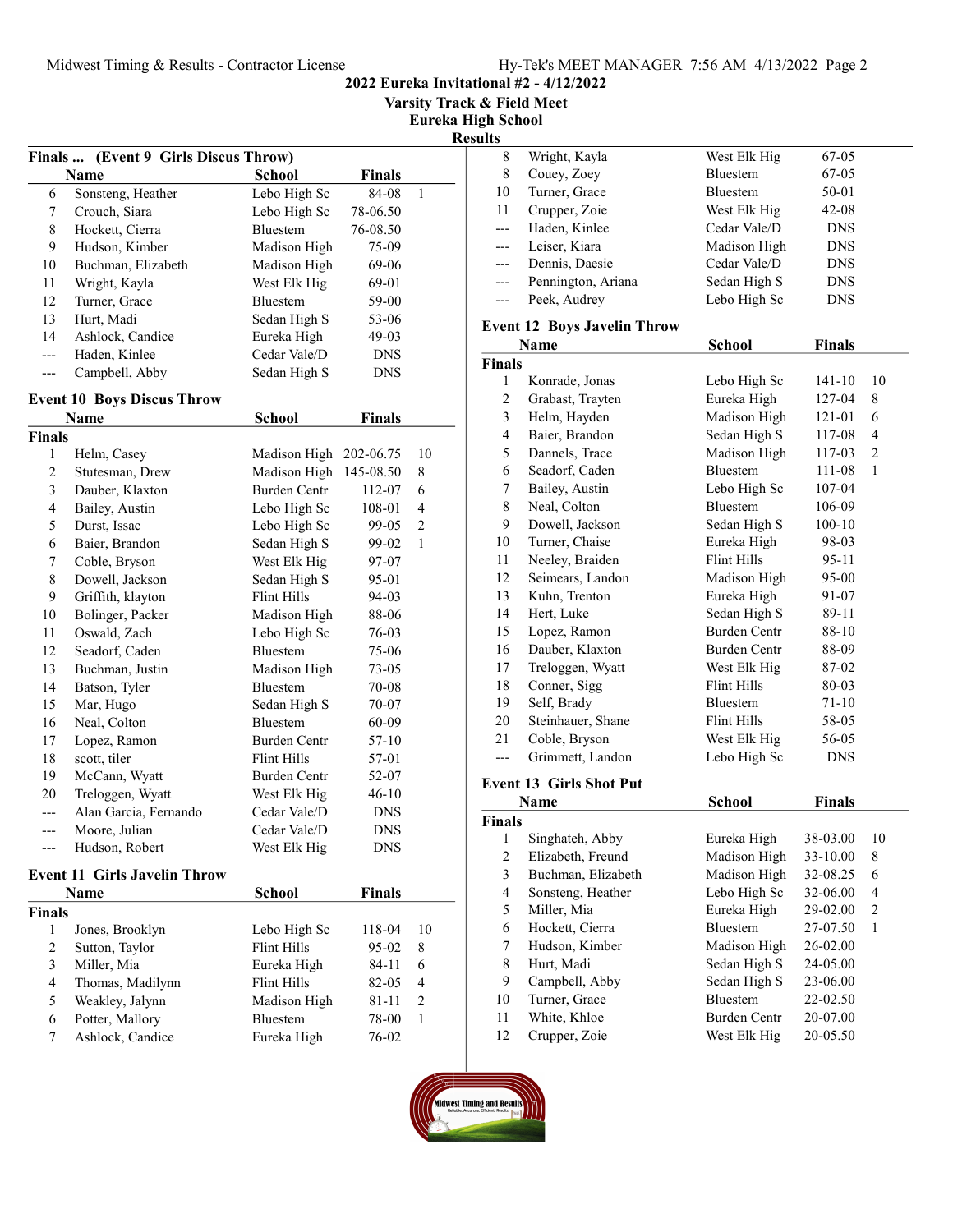Varsity Track & Field Meet

Eureka High School

Results

|               | Finals  (Event 13 Girls Shot Put) |                     |               |                |
|---------------|-----------------------------------|---------------------|---------------|----------------|
|               | Name                              | School              | <b>Finals</b> |                |
| 13            | Crouch, Chalie                    | Lebo High Sc        | 19-01.00      |                |
| ---           | Ott, Katie                        | Lebo High Sc        | FOUL          |                |
|               | <b>Event 14 Boys Shot Put</b>     |                     |               |                |
|               | Name                              | School              | Finals        |                |
| <b>Finals</b> |                                   |                     |               |                |
| 1             | Helm, Casey                       | Madison High        | 58-00.50      | 10             |
| 2             | Stutesman, Drew                   | Madison High        | 44-01.50      | 8              |
| 3             | Bailey, Austin                    | Lebo High Sc        | 43-08.50      | 6              |
| 4             | Baier, Brandon                    | Sedan High S        | 37-07.00      | 4              |
| 5             | Heiniken, Kevin                   | Madison High        | 36-04.00      | $\overline{2}$ |
| 6             | Oswald, Zach                      | Lebo High Sc        | 35-11.50      | 1              |
| 7             | Dauber, Klaxton                   | <b>Burden Centr</b> | 35-09.50      |                |
| 8             | Griffith, Austin                  | Madison High        | 35-02.00      |                |
| 9             | Coble, Bryson                     | West Elk Hig        | J35-02.00     |                |
| 10            | Dowell, Jackson                   | Sedan High S        | 34-05.00      |                |
| 11            | Seadorf, Caden                    | <b>Bluestem</b>     | 31-06.00      |                |
| 12            | Treloggen, Wyatt                  | West Elk Hig        | 29-00.50      |                |
| 13            | Batson, Tyler                     | <b>Bluestem</b>     | 28-07.50      |                |
| 14            | Self, Brady                       | Bluestem            | 27-01.50      |                |
| 15            | Lopez, Ramon                      | <b>Burden Centr</b> | 25-07.50      |                |
| 16            | Seimears, Landon                  | Madison High        | 20-09.00      |                |
|               | Mar, Hugo                         | Sedan High S        | <b>FOUL</b>   |                |
|               | scott, tiler                      | Flint Hills         | FOUL          |                |
| ---           | Hudson, Robert                    | West Elk Hig        | <b>DNS</b>    |                |
|               |                                   |                     |               |                |

# Event 15 Girls 100 Meter Hurdles

|               | Name                | School              | <b>Finals</b> |               |
|---------------|---------------------|---------------------|---------------|---------------|
| <b>Finals</b> |                     |                     |               |               |
|               | Sears, Landrea      | Sedan High S        | 17.04         | 10            |
| 2             | Singhateh, Ashley   | Eureka High         | 18.04         | 8             |
| 3             | Williamson, Cadence | <b>Bluestem</b>     | 19.12         | 6             |
| 4             | Peek, Abby          | Lebo High Sc        | 19.71         | 4             |
| 5             | Ptacek, Cadence     | Eureka High         | 20.90         | $\mathcal{L}$ |
| 6             | Hughes, Meredith    | <b>Burden Centr</b> | 22.69         |               |
|               | Dennis, Kailee      | Cedar Vale/D        | DNS           |               |

## Event 16 Boys 110 Meter Hurdles

|               | <b>Name</b>      | <b>School</b>   | Finals |    |
|---------------|------------------|-----------------|--------|----|
| <b>Finals</b> |                  |                 |        |    |
|               | Goode, Wyatt     | Sedan High S    | 18.51  | 10 |
| 2             | Tindle, Tayden   | Sedan High S    | 19.99  | 8  |
| 3             | Moreno, Maddex   | West Elk Hig    | 20.47  | 6  |
| 4             | Jimenez, Malachi | <b>Bluestem</b> | 23.11  |    |

|                | Name                 | School              | <b>Prelims</b> |
|----------------|----------------------|---------------------|----------------|
|                | <b>Preliminaries</b> |                     |                |
| 1              | Singhateh, Ashley    | Eureka High         | 14.37q         |
| 2              | Williamson, Cadence  | <b>Bluestem</b>     | 14.57q         |
| 3              | Ptacek, Brooklyn     | Eureka High         | 14.93q         |
| $\overline{4}$ | Spradling, Anna      | Sedan High S        | 15.00q         |
| 5              | Jones, Abigail       | Lebo High Sc        | 15.03q         |
| 6              | Valentine, Jenna     | <b>Bluestem</b>     | 15.33q         |
| 7              | Lakin, Larissa       | Flint Hills         | 15.48q         |
| 8              | Miller, Maggie       | Eureka High         | 15.52q         |
| 9              | Campbell, Abby       | Sedan High S        | 15.60          |
| 10             | Hughes, Meredith     | <b>Burden Centr</b> | 15.88          |
| 11             | Couey, Zoey          | <b>Bluestem</b>     | 16.22          |
| 12             | Ferguson, Keaira     | Lebo High Sc        | 16.38          |
| 13             | Wright, Kayla        | West Elk Hig        | 16.53          |
| 14             | White, Khloe         | Burden Centr        | 16.68          |
| 15             | Houston, Miranda     | Madison High        | 17.23          |
| 16             | Watts, Rowdie        | Madison High        | 17.73          |
| 17             | Crossfield, cali     | Flint Hills         | 18.26          |
| 18             | Finley, cameron      | Flint Hills         | 18.34          |
| ---            | Dennis, Hailee       | Cedar Vale/D        | <b>DNS</b>     |
| ---            | Dennis, Daesie       | Cedar Vale/D        | <b>DNS</b>     |
| $---$          | Kircher, Eva         | Cedar Vale/D        | DNS            |

#### Event 17 Girls 100 Meter Dash

|               | Name                | School          | Finals |     |
|---------------|---------------------|-----------------|--------|-----|
| <b>Finals</b> |                     |                 |        |     |
|               | Singhateh, Ashley   | Eureka High     | 15.02  | -10 |
| 2             | Williamson, Cadence | <b>Bluestem</b> | 15.48  | 8   |
| 3             | Ptacek, Brooklyn    | Eureka High     | 15.52  | 6   |
| 4             | Miller, Maggie      | Eureka High     | 15.90  | 4   |
| 5             | Spradling, Anna     | Sedan High S    | 16.11  | 2   |
| 6             | Jones, Abigail      | Lebo High Sc    | 16.14  |     |
| 7             | Lakin, Larissa      | Flint Hills     | 16.26  |     |
| 8             | Valentine, Jenna    | <b>Bluestem</b> | 16.38  |     |

## Event 18 Boys 100 Meter Dash

|   | Name                 | <b>School</b> | <b>Prelims</b> |
|---|----------------------|---------------|----------------|
|   | <b>Preliminaries</b> |               |                |
|   | Turner, Bryson       | Madison High  | 12.41g         |
| 2 | Dowell, Levi         | Sedan High S  | 12.83q         |
| 3 | Laidler, Kristofer   | Bluestem      | 12.86q         |
| 4 | Mouer, Kalim         | Eureka High   | 12.92q         |
| 5 | Wiening, Brody       | Bluestem      | 13.06g         |
| 6 | Davies, Luke         | Lebo High Sc  | 13.11q         |
|   | Crouch, Colton       | Lebo High Sc  | 13.20q         |
| 8 | Heinzman, Kyler      | Eureka High   | 13.38g         |

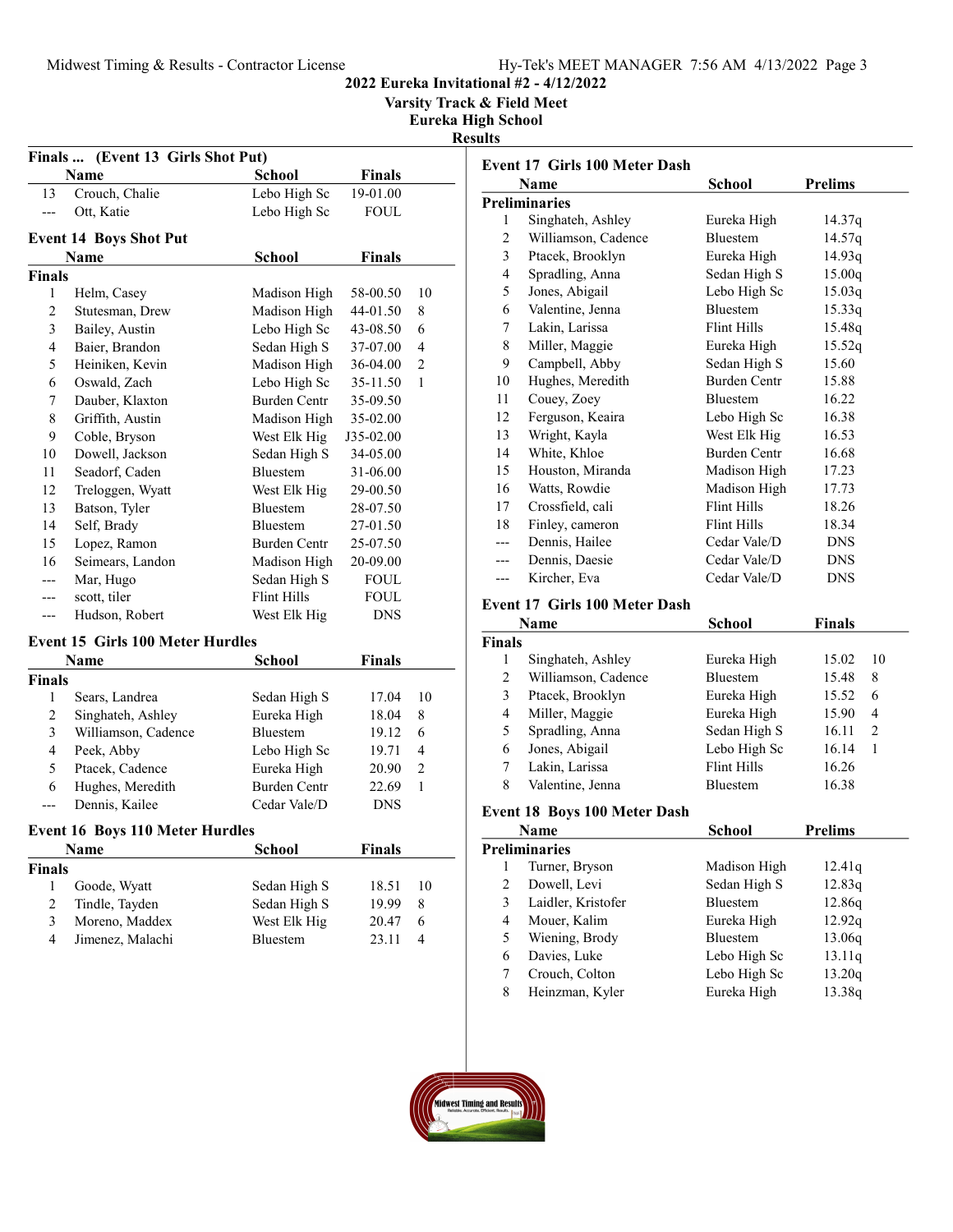2022 Eureka Invitational #2 - 4/12/2022

Varsity Track & Field Meet

Eureka High School

## Results

| Preliminaries<br>(Event 18 Boys 100 Meter Dash) |                 |                 |                |
|-------------------------------------------------|-----------------|-----------------|----------------|
|                                                 | Name            | School          | <b>Prelims</b> |
| 9                                               | Neal, Colton    | <b>Bluestem</b> | 13.46          |
| 10                                              | Hall, Ethan     | Madison High    | 13.79          |
| 11                                              | Smiko, Isaiah   | Sedan High S    | 13.87          |
| 12                                              | Shipley, Martin | West Elk Hig    | 14.01          |
| 13                                              | harris, phillip | Flint Hills     | 14.15          |
| 14                                              | Cherico, Lucky  | Sedan High S    | 14.35          |
| 15                                              | Beyer, Cole     | Madison High    | 14.51          |
| 16                                              | Crupper, Zaven  | West Elk Hig    | 18.18          |
| ---                                             | Neeley, Braiden | Flint Hills     | DO             |
| ---                                             | becker, nate    | Flint Hills     | <b>DNS</b>     |
|                                                 | Ward, Jeramiah  | Cedar Vale/D    | <b>DNS</b>     |

## Event 18 Boys 100 Meter Dash

|        | <b>Name</b>        | <b>School</b>   | <b>Finals</b> |               |
|--------|--------------------|-----------------|---------------|---------------|
| Finals |                    |                 |               |               |
|        | Turner, Bryson     | Madison High    | 12.26         | 10            |
| 2      | Dowell, Levi       | Sedan High S    | 12.63         | 8             |
| 3      | Mouer, Kalim       | Eureka High     | 12.81         | 6             |
| 4      | Laidler, Kristofer | Bluestem        | 13.44         | 4             |
| 5      | Wiening, Brody     | <b>Bluestem</b> | 13.45         | $\mathcal{L}$ |
| 6      | Crouch, Colton     | Lebo High Sc    | 13.53         |               |
|        | Heinzman, Kyler    | Eureka High     | 13.65         |               |
| 8      | Davies, Luke       | Lebo High Sc    | 13.76         |               |

## Event 19 Girls 4x800 Meter Relay

|               | Team                | Relay            | <b>Finals</b>       |    |
|---------------|---------------------|------------------|---------------------|----|
| <b>Finals</b> |                     |                  |                     |    |
|               | <b>Bluestem</b>     | Α                | 12:36.35            | 10 |
|               | 1) Lovesee, Taytum  |                  | 2) Hockett, Cierra  |    |
|               | 3) Korte, Brooklyn  |                  | 4) Emmons, Holli    |    |
| 2             | Eureka High School  | А                | 13:34.09            | 8  |
| 3             | Sedan High School   | A                | 15:16.08            | 6  |
|               | 1) Ballard, Jasmine | 2) Holt, Madison |                     |    |
|               | 3) Holt, Melody     | 4) Gooden, Ella  |                     |    |
|               | Cedar Vale/D        | A                | <b>DNS</b>          |    |
|               | 1) Dennis, Hailee   |                  | 2) Priddy, Michelle |    |
|               | 3) Mcintire, Jacey  | 4) Haden, Kinlee |                     |    |

#### Event 20 Boys 4x800 Meter Relay

| Team                      | Relay | <b>Finals</b>      |     |
|---------------------------|-------|--------------------|-----|
| <b>Finals</b>             |       |                    |     |
| <b>Bluestem</b>           | Α     | 9:47.42            | -10 |
| 1) Lucas, Jett            |       | 2) Kieffer, Bronc  |     |
| 3) Turner, Dagan          |       | 4) Wilson, Landen  |     |
| West Elk High School<br>2 | А     | 10:05.70           | 8   |
| 1) Coble, Evan            |       | 2) Epperson, Bryan |     |
| 3) Cookson, Mason         |       | 4) Varney, Trenton |     |
| Lebo High School          | А     | 10:31.51           |     |

| $\overline{4}$ | Sedan High School                    | A                        | 11:08.08<br>$\overline{4}$ |
|----------------|--------------------------------------|--------------------------|----------------------------|
|                | 1) Davis, Ronald                     | 2) Sears, Lyndon         |                            |
|                | 3) Hert, Luke                        | 4) Tindle, Tayden        |                            |
|                | Cedar Vale/D                         | A                        | <b>DNS</b>                 |
|                | 1) Ward, Jeramiah                    | 2) Shelton, Gus          |                            |
|                | 3) Moore, Julian                     | 4) Alan Garcia, Fernando |                            |
|                | <b>Event 21 Girls 200 Meter Dash</b> |                          |                            |
|                | Name                                 | School                   | <b>Prelims</b>             |
|                | <b>Preliminaries</b>                 |                          |                            |
| 1              | Randall, harley                      | <b>Flint Hills</b>       | 28.62q                     |
| $\overline{c}$ | Singhateh, Ashley                    | Eureka High              | 29.45q                     |
| 3              | Ptacek, Brooklyn                     | Eureka High              | 29.47 <sub>g</sub>         |
| 4              | Jones, Brooklyn                      | Lebo High Sc             | 30.10q                     |
| 5              | Sears, Landrea                       | Sedan High S             | 30.12q                     |
| 6              | Jones, Abigail                       | Lebo High Sc             | 30.69q                     |
| 7              | Knipp, Brodey                        | <b>Bluestem</b>          | 31.12q                     |
| 8              | Valentine, Olivia                    | Eureka High              | 31.18q                     |
| 9              | Valentine, Jenna                     | <b>Bluestem</b>          | 31.19                      |
| 10             | Weakley, Jalynn                      | Madison High             | 31.64                      |
| 11             | Spradling, Anna                      | Sedan High S             | 32.99                      |
| 12             | Ballard, Jasmine                     | Sedan High S             | 33.76                      |
| 13             | Couey, Zoey                          | <b>Bluestem</b>          | 34.44                      |
| 14             | Houston, Miranda                     | Madison High             | 35.21                      |
| 15             | Nelson, Rorie                        | <b>Burden Centr</b>      | 35.33                      |
| 16             | Wright, Kayla                        | West Elk Hig             | 36.38                      |
| 17             | Brown, Amanda                        | Flint Hills              | 37.22                      |
| 18             | Finley, cameron                      | Flint Hills              | 38.01                      |
|                | Dennis, Hailee                       | Cedar Vale/D             | <b>DNS</b>                 |
| ---            | Bonnell, Shyann                      | Cedar Vale/D             | <b>DNS</b>                 |
| ---            | Lawson, Bridgette                    | Cedar Vale/D             | <b>DNS</b>                 |
|                | <b>Event 21 Girls 200 Meter Dash</b> |                          |                            |

## Name School Finals Finals 1 28.24 10 Singhateh, Ashley Eureka High 2 Randall, harley Flint Hills 28.34 8<br>3 Jones, Brooklyn Lebo High Sc 29.41 6 3 29.41 6 Jones, Brooklyn Lebo High Sc 4 29.70 4 Ptacek, Brooklyn Eureka High 5 Jones, Abigail Lebo High Sc 30.29 2<br>6 Valentine, Olivia Eureka High 30.74 1 6 30.74 1 Valentine, Olivia Eureka High 7 Sears, Landrea Sedan High S 30.83 8 Knipp, Brodey Bluestem 31.11

#### Event 22 Boys 200 Meter Dash

| <b>Name</b>   | School       | <b>Prelims</b> |  |
|---------------|--------------|----------------|--|
| Preliminaries |              |                |  |
| Dowell, Levi  | Sedan High S | 25.03q         |  |
| Mouer, Kalim  | Eureka High  | 25.14q         |  |

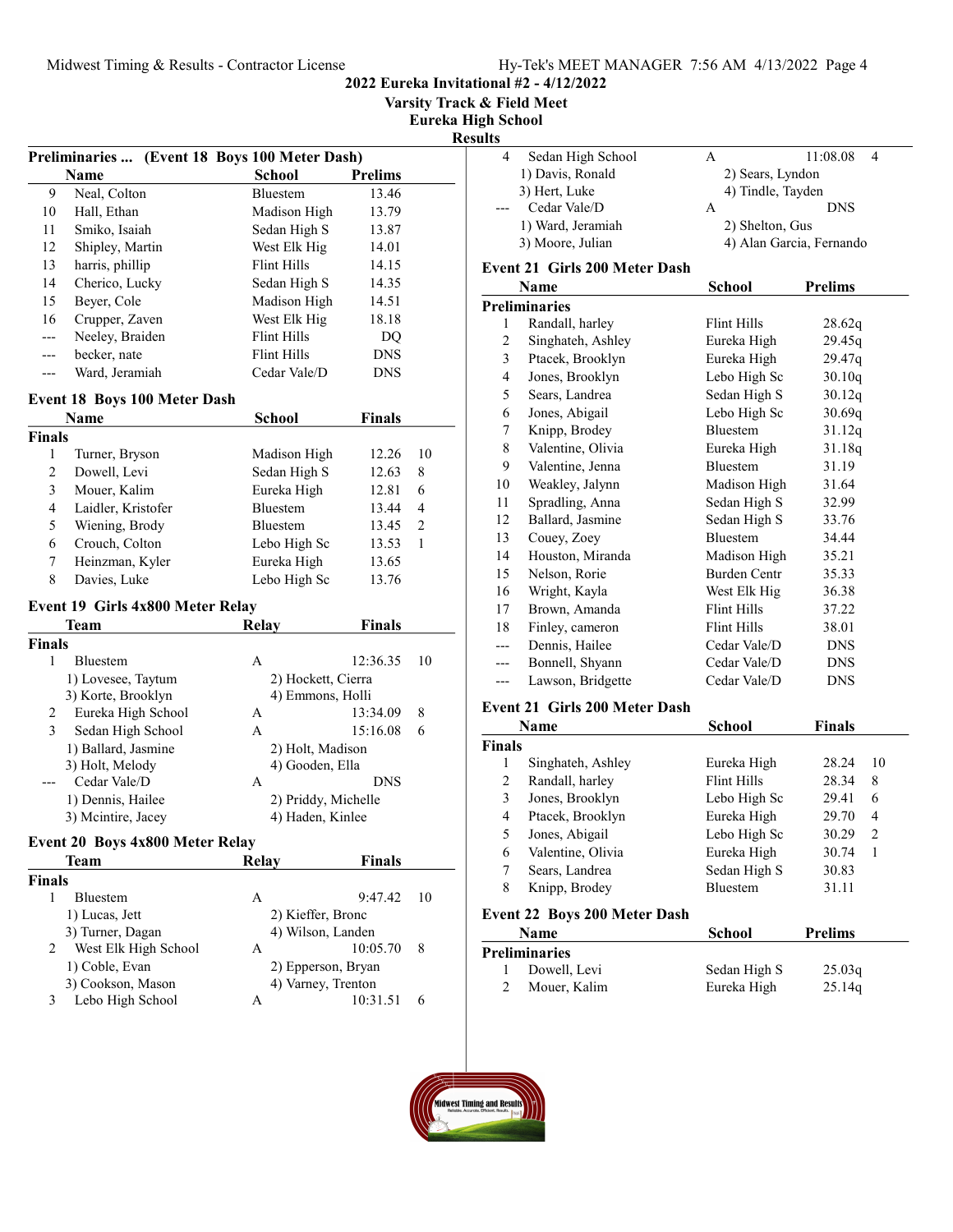2022 Eureka Invitational #2 - 4/12/2022

Varsity Track & Field Meet

Eureka High School

# Results

|                         | <b>Preliminaries </b>               | (Event 22 Boys 200 Meter Dash) |                    |                |
|-------------------------|-------------------------------------|--------------------------------|--------------------|----------------|
|                         | Name                                | <b>School</b>                  | <b>Prelims</b>     |                |
| 3                       | Turner, Bryson                      | Madison High                   | 25.26q             |                |
| $\overline{\mathbf{4}}$ | Shipley, Martin                     | West Elk Hig                   | 26.03q             |                |
| 5                       | Laidler, Kristofer                  | Bluestem                       | 26.04q             |                |
| 6                       | Wilson, Landen                      | Bluestem                       | 26.62q             |                |
| 7                       | Kuhn, Trenton                       | Eureka High                    | 26.99q             |                |
| 8                       | Davies, Luke                        | Lebo High Sc                   | 27.68q             |                |
| 9                       | harris, phillip                     | <b>Flint Hills</b>             | 28.04              |                |
| 10                      | Scrivner, Thane                     | Sedan High S                   | 28.33              |                |
| 11                      | Helm, Hayden                        | Madison High                   | 28.44              |                |
| 12                      | Cherico, Lucky                      | Sedan High S                   | 28.74              |                |
| 13                      | Smith, Garrett                      | Lebo High Sc                   | 28.78              |                |
| 14                      | Beyer, Cole                         | Madison High                   | 29.11              |                |
|                         | Ward, Jeramiah                      | Cedar Vale/D                   | <b>DNS</b>         |                |
| ---                     | Shelton, Gus                        | Cedar Vale/D                   | <b>DNS</b>         |                |
|                         | Jurgens, Levi                       | Bluestem                       | <b>DNS</b>         |                |
| ---                     | Trefethen, Trystan                  | Burden Centr                   | <b>DNS</b>         |                |
|                         |                                     |                                |                    |                |
|                         | <b>Event 22 Boys 200 Meter Dash</b> |                                |                    |                |
|                         | Name                                | <b>School</b>                  | <b>Finals</b>      |                |
| Finals                  |                                     |                                |                    |                |
| 1                       | Turner, Bryson                      | Madison High                   | 24.16              | 10             |
| $\mathfrak{2}$          | Dowell, Levi                        | Sedan High S                   | 24.99              | 8              |
| $\mathfrak{Z}$          | Mouer, Kalim                        | Eureka High                    | 25.70              | 6              |
| $\overline{4}$          | Shipley, Martin                     | West Elk Hig                   | 26.35              | 4              |
| 5                       | Laidler, Kristofer                  | Bluestem                       | 26.41              | 2              |
| 6                       | Wilson, Landen                      | Bluestem                       | 26.79              | 1              |
| 7                       | Kuhn, Trenton                       | Eureka High                    | 27.19              |                |
| ---                     | Davies, Luke                        | Lebo High Sc                   | <b>DNS</b>         |                |
|                         | Event 23 Girls 1600 Meter Run       |                                |                    |                |
|                         | Name                                | School                         | <b>Finals</b>      |                |
| <b>Finals</b>           |                                     |                                |                    |                |
| 1                       | Ware, Josie                         | West Elk Hig                   | 6:24.01            | 10             |
| $\overline{c}$          | Hudson, Lily                        | Madison High                   | 7:00.33            | 8              |
| 3                       | Nelson, Rorie                       | Burden Centr                   | 7:27.82            | 6              |
| 4                       | Hasenclever, Anna                   |                                |                    | 4              |
| 5                       |                                     | Lebo High Sc                   | 7:49.54<br>7:56.90 | $\overline{2}$ |
|                         | Pennington, Ariana                  | Sedan High S                   |                    |                |
|                         | <b>Event 24 Boys 1600 Meter Run</b> |                                |                    |                |
|                         | <b>Name</b>                         | School                         | <b>Finals</b>      |                |
| Finals                  |                                     |                                |                    |                |
| $\mathbf{1}$            | Lucas, Jett                         | Bluestem                       | 5:15.67            | 10             |
| $\overline{c}$          | Whalen, Colin                       | Lebo High Sc                   | 5:21.27            | 8              |
| $\mathfrak{Z}$          | Durst, Caleb                        | Lebo High Sc                   | 5:21.38            | 6              |
| $\overline{\mathbf{4}}$ | Wilson, Brock                       | <b>Burden Centr</b>            | 5:48.55            | 4              |
| 5                       | Varney, Trenton                     | West Elk Hig                   | 5:49.55            | 2              |
| 6                       | Cookson, Mason                      | West Elk Hig                   | 5:59.71            | 1              |
| 7                       | Turner, Dagan                       | Bluestem                       | 6:00.48            |                |
| $\,$ $\,$               | Watts, Paxton                       | Madison High                   | 6:07.78            |                |

| ults                     |                                  |                      |                        |               |
|--------------------------|----------------------------------|----------------------|------------------------|---------------|
| 9                        | Smith, Scott                     | Lebo High Sc         | 6:14.71                |               |
| 10                       | Bass, Curtis                     | Burden Centr         | 6:15.53                |               |
| 11                       | Brinkmeyer, Hayden               | Madison High         | 6:36.40                |               |
| 12                       | Turner, Shane                    | <b>Bluestem</b>      | 6:53.73                |               |
|                          | Moore, Julian                    | Cedar Vale/D         | <b>DNS</b>             |               |
|                          | Event 25 Girls 4x100 Meter Relay |                      |                        |               |
|                          | Team                             | <b>Relay</b>         | <b>Finals</b>          |               |
| <b>Finals</b>            |                                  |                      |                        |               |
| 1                        | Eureka High School               | A                    | 52.75                  | 10            |
| $\mathfrak{D}$           | <b>Bluestem</b>                  | $\mathsf{A}$         | 54.48                  | 8             |
|                          | 1) Emmons, Holli                 |                      | 2) Williamson, Cadence |               |
|                          | 3) Potter, Mallory               | 4) Valentine, Jenna  |                        |               |
| 3                        | Lebo High School                 | A                    | 56.36                  | 6             |
| $\overline{\mathcal{L}}$ | <b>Flint Hills</b>               | $\mathsf{A}$         | 58.31                  | 4             |
|                          | 1) Crossfield, cali              | 2) Randall, harley   |                        |               |
|                          | 3) lakin, taren                  | 4) Lakin, Larissa    |                        |               |
| 5.                       | Madison High School              | A                    | 1:00.52                | $\mathcal{L}$ |
| ---                      | Cedar Vale/D                     | $\mathsf{A}$         | <b>DNS</b>             |               |
|                          | 1) Kircher, Eva                  | 2) Dennis, Hailee    |                        |               |
|                          | 3) Dennis, Kailee                | 4) Lawson, Bridgette |                        |               |
|                          |                                  |                      |                        |               |

## Event 26 Boys 4x100 Meter Relay

|               | Team                 | Relay              | <b>Finals</b>         |
|---------------|----------------------|--------------------|-----------------------|
| <b>Finals</b> |                      |                    |                       |
| 1             | <b>Bluestem</b>      | А                  | 47.48<br>10           |
|               | 1) Wiening, Brody    | 2) Knipp, Eyan     |                       |
|               | 3) Jurgens, Levi     |                    | 4) Laidler, Kristofer |
| 2             | Eureka High School   | А                  | 8<br>47.74            |
| 3             | Sedan High School    | A                  | 47.83<br>6            |
|               | 1) Cherico, Lucky    | 2) Smiko, Isaiah   |                       |
|               | 3) Goode, Wyatt      | 4) Dowell, Levi    |                       |
| 4             | West Elk High School | A                  | 50.04<br>4            |
|               | 1) Coble, Evan       |                    | 2) Moreno, Maddex     |
|               | 3) Epperson, Bryan   | 4) Shipley, Martin |                       |
| 5             | Madison High School  | А                  | 51.47<br>2            |
| 6             | Flint Hills          | A                  | 53.68<br>1            |
|               | 1) Griffith, klayton |                    | 2) Neeley, Braiden    |
|               | 3) harris, phillip   | 4) scott, tiler    |                       |
| 7             | Lebo High School     | А                  | 56.98                 |

# Event 27 Girls 400 Meter Dash

|        | Name             | <b>School</b>   | <b>Finals</b> |                                                                                                                                                                                                                                                                                                                                                                                                             |
|--------|------------------|-----------------|---------------|-------------------------------------------------------------------------------------------------------------------------------------------------------------------------------------------------------------------------------------------------------------------------------------------------------------------------------------------------------------------------------------------------------------|
| Finals |                  |                 |               |                                                                                                                                                                                                                                                                                                                                                                                                             |
|        | Lovesee, Tinley  | <b>Bluestem</b> | 1:06.93       | 10                                                                                                                                                                                                                                                                                                                                                                                                          |
|        | Hadley, Saige    | Lebo High Sc    | 1:11.90       | 8                                                                                                                                                                                                                                                                                                                                                                                                           |
|        | Ferguson, Keaira | Lebo High Sc    | 1:13.65       | 6                                                                                                                                                                                                                                                                                                                                                                                                           |
| 4      | Lovesee, Taytum  | <b>Bluestem</b> | 1:15.73       | 4                                                                                                                                                                                                                                                                                                                                                                                                           |
|        | Ballard, Jasmine | Sedan High S    | 1:17.00       | $\mathfrak{D}_{1}^{(1)} = \mathfrak{D}_{2}^{(1)} = \mathfrak{D}_{2}^{(1)} = \mathfrak{D}_{2}^{(1)} = \mathfrak{D}_{2}^{(1)} = \mathfrak{D}_{2}^{(1)} = \mathfrak{D}_{2}^{(1)} = \mathfrak{D}_{2}^{(1)} = \mathfrak{D}_{2}^{(1)} = \mathfrak{D}_{2}^{(1)} = \mathfrak{D}_{2}^{(1)} = \mathfrak{D}_{2}^{(1)} = \mathfrak{D}_{2}^{(1)} = \mathfrak{D}_{2}^{(1)} = \mathfrak{D}_{2}^{(1)} = \mathfrak{D}_{2}^{$ |
| 6      | Owings, Emma     | Eureka High     | 1:23.80       |                                                                                                                                                                                                                                                                                                                                                                                                             |
|        | Haden, Kinlee    | Cedar Vale/D    | DNS           |                                                                                                                                                                                                                                                                                                                                                                                                             |

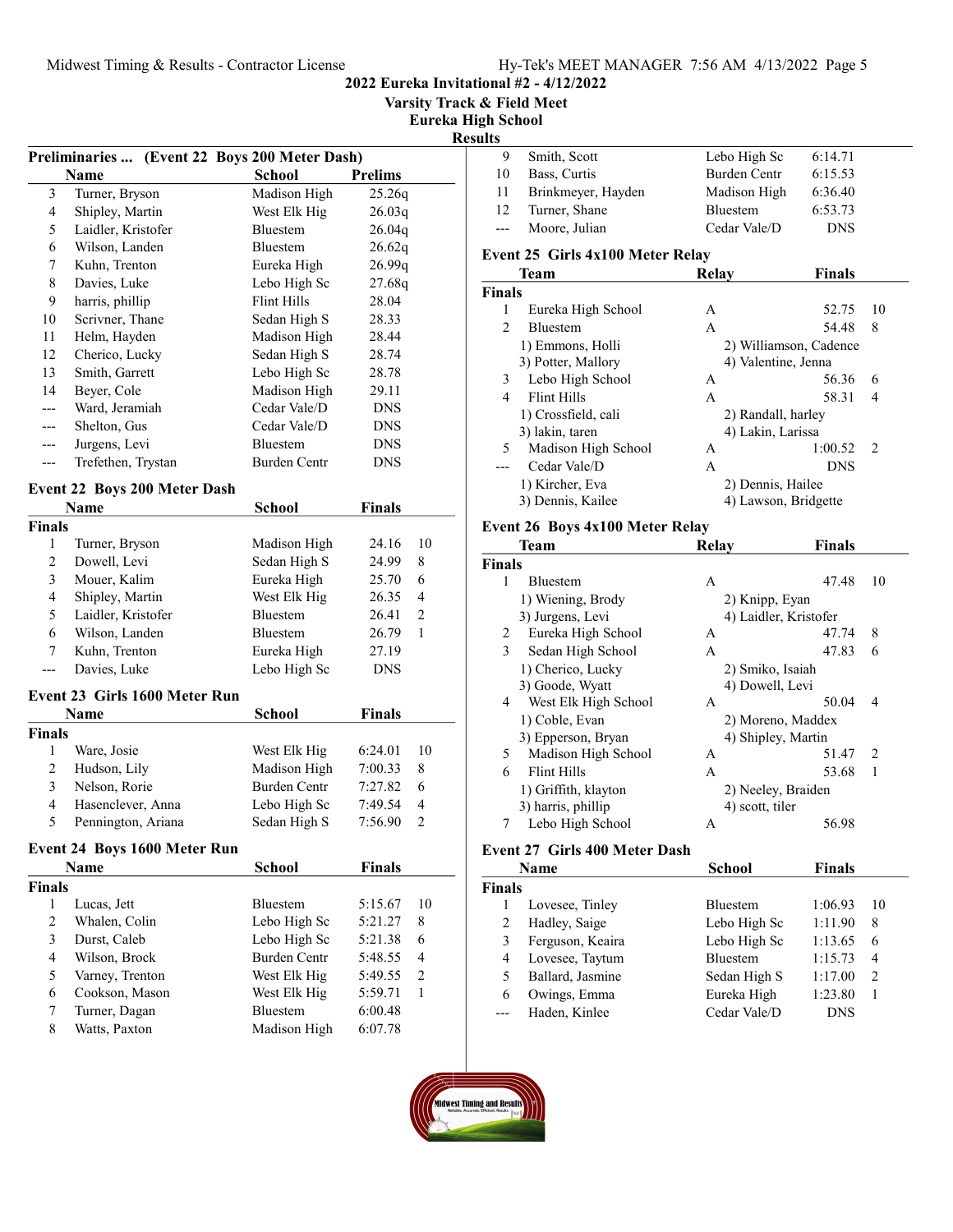Varsity Track & Field Meet

Eureka High School

Results

| Finals  (Event 27 Girls 400 Meter Dash)             |                                         |                     |                    |                |  |  |  |  |  |
|-----------------------------------------------------|-----------------------------------------|---------------------|--------------------|----------------|--|--|--|--|--|
|                                                     | Name                                    | School              | <b>Finals</b>      |                |  |  |  |  |  |
|                                                     | Kircher, Eva                            | Cedar Vale/D        | <b>DNS</b>         |                |  |  |  |  |  |
|                                                     |                                         |                     |                    |                |  |  |  |  |  |
| <b>Event 28 Boys 400 Meter Dash</b>                 |                                         |                     |                    |                |  |  |  |  |  |
| Name<br>School<br>Finals<br><b>Finals</b>           |                                         |                     |                    |                |  |  |  |  |  |
|                                                     |                                         |                     |                    |                |  |  |  |  |  |
| 1                                                   | Sears, Lyndon                           | Sedan High S        | 59.85              | 10             |  |  |  |  |  |
| 2                                                   | Scrivner, Thane                         | Sedan High S        | 1:00.81            | 8              |  |  |  |  |  |
| 3                                                   | Smiko, Isaiah                           | Sedan High S        | 1:02.35            | 6              |  |  |  |  |  |
| 4                                                   | Neal, Colton                            | Bluestem            | 1:02.52            | 4              |  |  |  |  |  |
| 5                                                   | Hall, Ethan                             | Madison High        | 1:04.45            | 2              |  |  |  |  |  |
| 6                                                   | Vice, Laythan                           | Bluestem            | 1:04.78<br>1:05.46 | 1              |  |  |  |  |  |
| 7                                                   | Pyle, Gannon                            | Madison High        |                    |                |  |  |  |  |  |
| 8                                                   | Long, Ivan                              | <b>Burden Centr</b> | 1:06.09            |                |  |  |  |  |  |
| 9                                                   | Boucher, Ethan                          | Burden Centr        | 1:07.33            |                |  |  |  |  |  |
| 10                                                  | Poole, Dalton                           | Eureka High         | 1:16.87            |                |  |  |  |  |  |
| ---                                                 | Wiening, Brody                          | Bluestem            | <b>DNS</b>         |                |  |  |  |  |  |
|                                                     | Alan Garcia, Fernando                   | Cedar Vale/D        | <b>DNS</b>         |                |  |  |  |  |  |
|                                                     | <b>Event 29 Girls 300 Meter Hurdles</b> |                     |                    |                |  |  |  |  |  |
|                                                     | Name                                    | <b>School</b>       | <b>Finals</b>      |                |  |  |  |  |  |
| <b>Finals</b>                                       |                                         |                     |                    |                |  |  |  |  |  |
| $\mathbf{1}$                                        | Sears, Landrea                          | Sedan High S        | 6:47.71            | 10             |  |  |  |  |  |
| 2                                                   | Williamson, Cadence                     | <b>Bluestem</b>     | 6:49.21            | 8              |  |  |  |  |  |
| 3                                                   | Potter, Mallory                         | Bluestem            | 6:54.68            | 6              |  |  |  |  |  |
| 4                                                   | Knipp, Brodey                           | Bluestem            | 6:54.69            | 4              |  |  |  |  |  |
| 5                                                   | Ptacek, Cadence                         | Eureka High         | 6:54.89            | 2              |  |  |  |  |  |
|                                                     |                                         | Cedar Vale/D        |                    |                |  |  |  |  |  |
| ---                                                 | Smith, Payton                           | Cedar Vale/D        | <b>DNS</b>         |                |  |  |  |  |  |
| ---                                                 | Bonnell, Shyann                         |                     | <b>DNS</b>         |                |  |  |  |  |  |
| Dennis, Kailee<br>Cedar Vale/D<br><b>DNS</b><br>--- |                                         |                     |                    |                |  |  |  |  |  |
|                                                     | <b>Event 30 Boys 300 Meter Hurdles</b>  |                     |                    |                |  |  |  |  |  |
|                                                     | Name                                    | School              | <b>Finals</b>      |                |  |  |  |  |  |
| <b>Finals</b>                                       |                                         |                     |                    |                |  |  |  |  |  |
| 1                                                   | Goode, Wyatt                            | Sedan High S        | 44.78              | 10             |  |  |  |  |  |
| 2                                                   | Knipp, Eyan                             | <b>Bluestem</b>     | 45.60              | 8              |  |  |  |  |  |
| 3                                                   | Darbro, Lane                            | Madison High        | 47.47              | 6              |  |  |  |  |  |
| 4                                                   | Moreno, Maddex                          | West Elk Hig        | 47.79              | 4              |  |  |  |  |  |
| 5                                                   | Grabast, Trayten                        | Eureka High         | 48.30              | $\overline{c}$ |  |  |  |  |  |
| 6                                                   | Tindle, Tayden                          | Sedan High S        | 48.60              | $\mathbf{1}$   |  |  |  |  |  |
| 7                                                   | Wilson, Landen                          | Bluestem            | 48.74              |                |  |  |  |  |  |
| 8                                                   | Scrivner, Thane                         | Sedan High S        | 1:01.62            |                |  |  |  |  |  |
| 9                                                   | Long, Ivan                              | <b>Burden Centr</b> | 1:03.26            |                |  |  |  |  |  |
|                                                     | Davies, Luke                            | Lebo High Sc        | <b>DNS</b>         |                |  |  |  |  |  |
| ---                                                 | Shelton, Gus                            | Cedar Vale/D        | <b>DNS</b>         |                |  |  |  |  |  |
|                                                     |                                         |                     |                    |                |  |  |  |  |  |
| <b>Event 31 Girls 800 Meter Run</b>                 |                                         |                     |                    |                |  |  |  |  |  |
|                                                     | Name                                    | <b>School</b>       | <b>Finals</b>      |                |  |  |  |  |  |
| <b>Finals</b>                                       |                                         |                     |                    |                |  |  |  |  |  |
| 1                                                   | Ware, Josie                             | West Elk Hig        | 2:47.45            | 10             |  |  |  |  |  |
|                                                     |                                         |                     |                    |                |  |  |  |  |  |

| s. |                    |                 |            |   |  |
|----|--------------------|-----------------|------------|---|--|
| 2  | Korte, Brooklyn    | <b>Bluestem</b> | 2:54.44    | 8 |  |
| 3  | Hudson, Lily       | Madison High    | 3:10.70    | 6 |  |
| 4  | Spradling, Anna    | Sedan High S    | 3:12.71    | 4 |  |
| 5  | Brown, Amanda      | Flint Hills     | 3:23.85    | 2 |  |
| 6  | Couey, Zoey        | <b>Bluestem</b> | 3:24.56    |   |  |
|    | Gooden, Ella       | Sedan High S    | 3:36.88    |   |  |
| 8  | Pennington, Ariana | Sedan High S    | 3:38.67    |   |  |
| 9  | Moya, Lilliana     | <b>Bluestem</b> | 4:19.81    |   |  |
|    | Dennis, Daesie     | Cedar Vale/D    | <b>DNS</b> |   |  |
|    | Mcintire, Jacey    | Cedar Vale/D    | <b>DNS</b> |   |  |
|    |                    |                 |            |   |  |

# Event 32 Boys 800 Meter Run

| Name           |                    | School          | Finals     |                |
|----------------|--------------------|-----------------|------------|----------------|
| <b>Finals</b>  |                    |                 |            |                |
| 1              | Lucas, Jett        | <b>Bluestem</b> | 2:20.16    | 10             |
| 2              | Turner, Chaise     | Eureka High     | 2:22.57    | 7              |
| $\overline{c}$ | Coble, Evan        | West Elk Hig    | 2:22.57    | 7              |
| 4              | Varney, Trenton    | West Elk Hig    | 2:23.07    | 4              |
| 5              | Kiefer, Kord       | Lebo High Sc    | 2:24.27    | $\overline{2}$ |
| 6              | Dannels, Trace     | Madison High    | 2:28.34    | 1              |
| 7              | Mohr, Brody        | <b>Bluestem</b> | 2:39.62    |                |
| 8              | Hert, Luke         | Sedan High S    | 2:41.57    |                |
| 9              | Vice, Laythan      | <b>Bluestem</b> | 2:41.58    |                |
| 10             | Brinkmeyer, Hayden | Madison High    | 2:50.55    |                |
| 11             | Sears, Lyndon      | Sedan High S    | 2:56.71    |                |
| 11             | Watts, Paxton      | Madison High    | 2:56.71    |                |
| 13             | Whalen, Colin      | Lebo High Sc    | 3:03.96    |                |
| 14             | McCann, Wyatt      | Burden Centr    | 3:05.46    |                |
|                | Hasenclever, Sam   | Lebo High Sc    | <b>DNS</b> |                |
|                | Moore, Julian      | Cedar Vale/D    | <b>DNS</b> |                |

# Event 33 Girls 3200 Meter Run

| <b>Name</b>   |                    | <b>School</b> | <b>Finals</b> |                |
|---------------|--------------------|---------------|---------------|----------------|
| <b>Finals</b> |                    |               |               |                |
|               | Hudson, Lily       | Madison High  | 15:05.47      | -10            |
| 2             | Hasenclever, Anna  | Lebo High Sc  | 17:02.91      | 8              |
| 3             | Holt, Melody       | Sedan High S  | 17:44.08      | 6              |
| 4             | Gooden, Ella       | Sedan High S  | 18:35.48      | $\overline{4}$ |
| 5             | Pennington, Ariana | Sedan High S  | 18:35.90      |                |

# Event 34 Boys 3200 Meter Run

| Name          |                    | <b>School</b>   | <b>Finals</b> |    |
|---------------|--------------------|-----------------|---------------|----|
| <b>Finals</b> |                    |                 |               |    |
|               | Durst, Caleb       | Lebo High Sc    | 12:21.38      | 10 |
| 2             | Wiseman, Remington | West Elk Hig    | 13:35.30      | 8  |
| 3             | Ferguson, Ashton   | Lebo High Sc    | 14:01.25      | 6  |
| 4             | Ellis, Eli         | Lebo High Sc    | 14:21.12      | 4  |
| 5             | Turner, Shane      | <b>Bluestem</b> | 16:13.37      |    |
| ---           | Turner, Dagan      | <b>Bluestem</b> | <b>DNS</b>    |    |